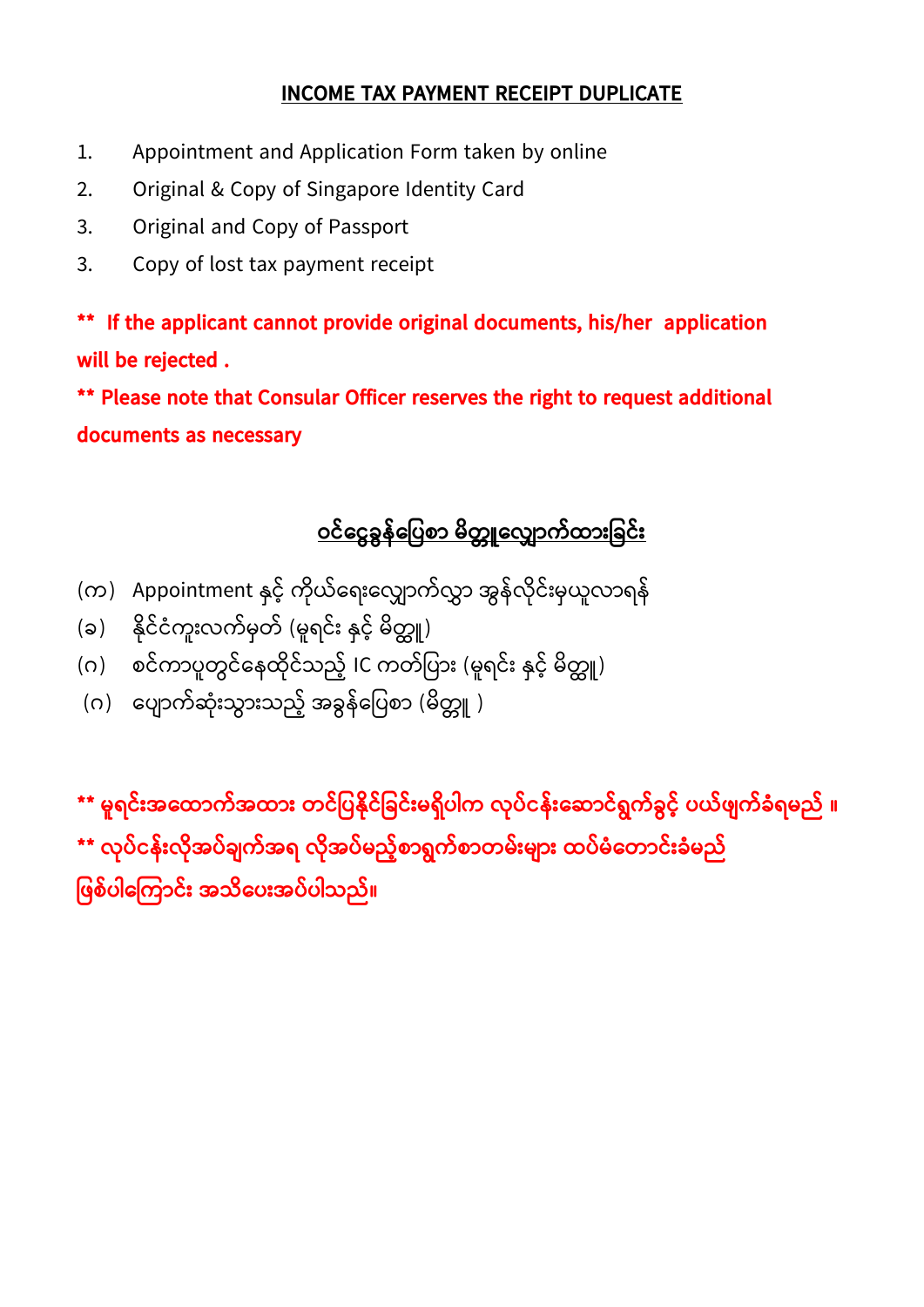သံအမတ်ကြီး မြန်မာသံရုံး စင်ကာပူမြို့

သို့

ရက်စွဲ၊ ၂၀ ခုနှစ် ရက်  $\infty$ 

အကြောင်းအရာ။ <mark>အခွန်ပြေစာ မိတ္တူမှန် ထုတ်ပေးပါရန်လျှောက်ထားခြင်း</mark>

ကျွန်တော်/ကျွန်မ \_\_\_\_\_\_\_\_\_\_\_\_\_\_\_\_\_\_\_\_\_\_\_\_\_ ၊ နိုင်ငံကူးလက်မှတ် အမှတ် ထုတ်ပေးသည့်ရက်စွဲ (\_\_\_\_\_\_\_\_\_\_\_\_\_\_)၊ ထုတ်ပေးသည့်  $(\underline{\hspace{1cm}})$ နေရာ \_\_\_\_\_\_\_\_\_\_\_\_\_\_\_\_\_\_\_) သည် (\_\_\_\_\_\_\_\_\_\_\_\_\_\_\_) ရက်နေ့တွင် ထမ်းဆောင်ခဲ့သည့် အခွန်ပြေစာမှာ ပျောက်ဆုံးသွားပါသဖြင့် မိတ္တူမှန်အားထုတ်ပေးပါရန် လျှောက်ထား အပ်ပါသည်။

လေးစားစွာဖြင့်

| လက်မှတ်             |  |
|---------------------|--|
| အမည်                |  |
| စင်ကာပူ နေရပ်လိပ်စာ |  |
|                     |  |
|                     |  |
| ဖုန်းနံပါတ်         |  |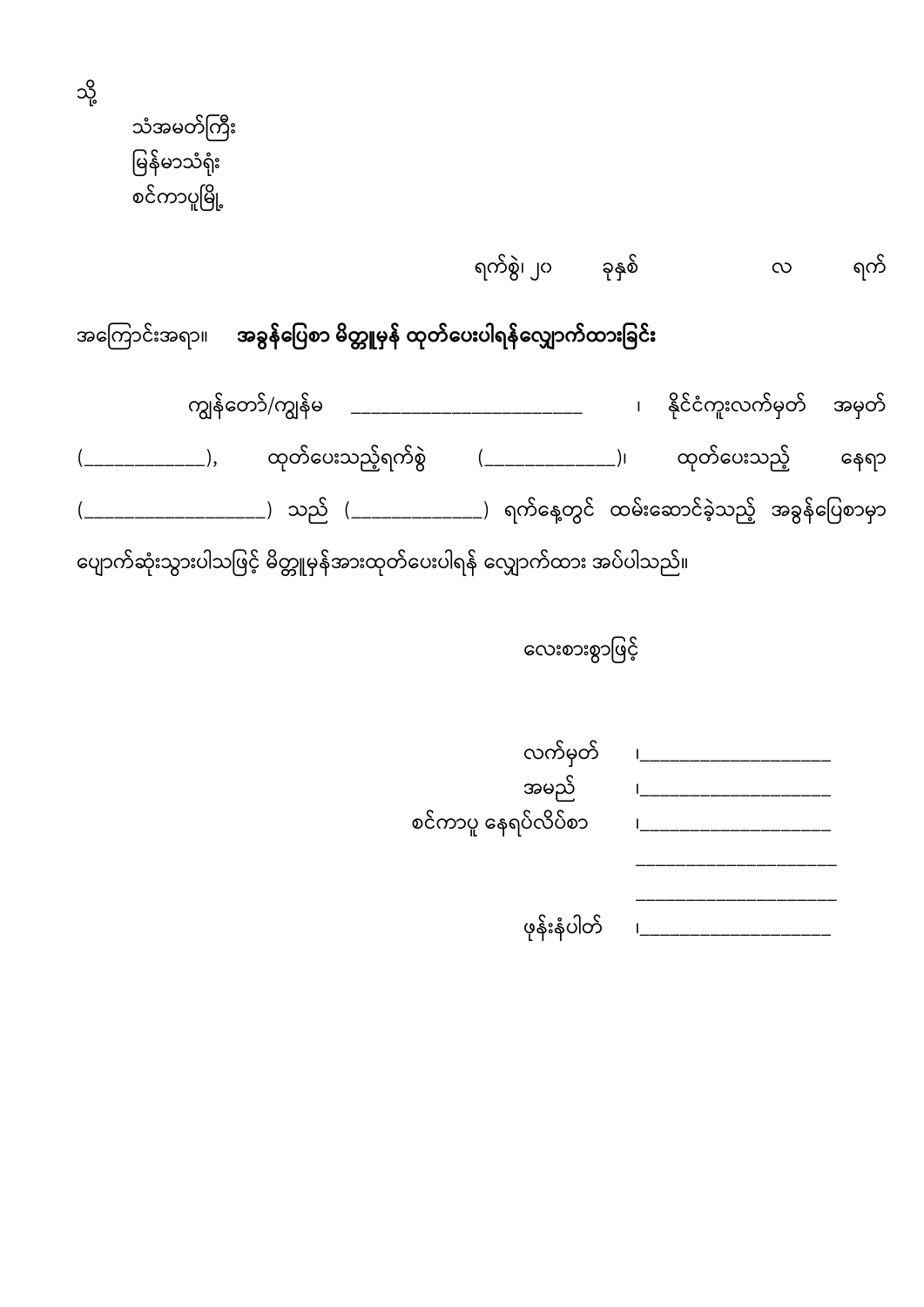## **ATTESTATION FOR INCOME TAX PAYMANT**

- 1. Appointment and Application Form taken by online
- 2. Original & Copy of Singapore Identity Card
- 3. Original and Copy of Passport
- 3. Original and Copy payment receipt (Must show the Original)

**\*\* If the applicant cannot provide original documents, his/her application will be rejected .** 

**\*\* Please note that Consular Officer reserves the right to request additional documents as necessary** 

## <u>ဝင်ငွေခွန်ဆောင်ထားကြောင်း ထောက်ခံချက် တောင်းခံခြင်း</u>

- (က) Appointment နှင့် ကိုယ်ရေးလျှောက်လွှာ အွန်လိုင်းမှယူလာရန်
- (ခ) နိုင်ငံကူးလက်မှတ် (မူရင်း နှင့် မိတ္တူ)
- (ဂ) စင်ကာပူတွင်နေထိုင်သည့် IC ကတ်ပြား (မူရင်း နှင့် မိတ္တူ)
- (ဂ) အခွန်ဆောင်ထားသည့် ပြေစာ (မူရင်း နှင့် မိတ္တူ) မူရင်းတင်ပြနိုင်ရမည်။

**\*\* မ ူရင ်ားအငထာက်အထာား တ္င ် ြေနိိုင် ခင ်ားမရ ိြေါက ိုြေ ်ငန်ားင ာင ်ရွက်ခွေင့်် ြေယ်ဖျက်ခံရမည် ။ \*\* ိုြေ ်ငန်ား ိိုအြေ ်ချက်အရ ိိုအြေ ်မည့််စာရွက်စာတ္မ်ားမျာား ထြေ ်မ ံငတ္ာင ်ားခံမည်** ဖြစ်ပါကြောင်း အသိပေးအပ်ပါသည်။